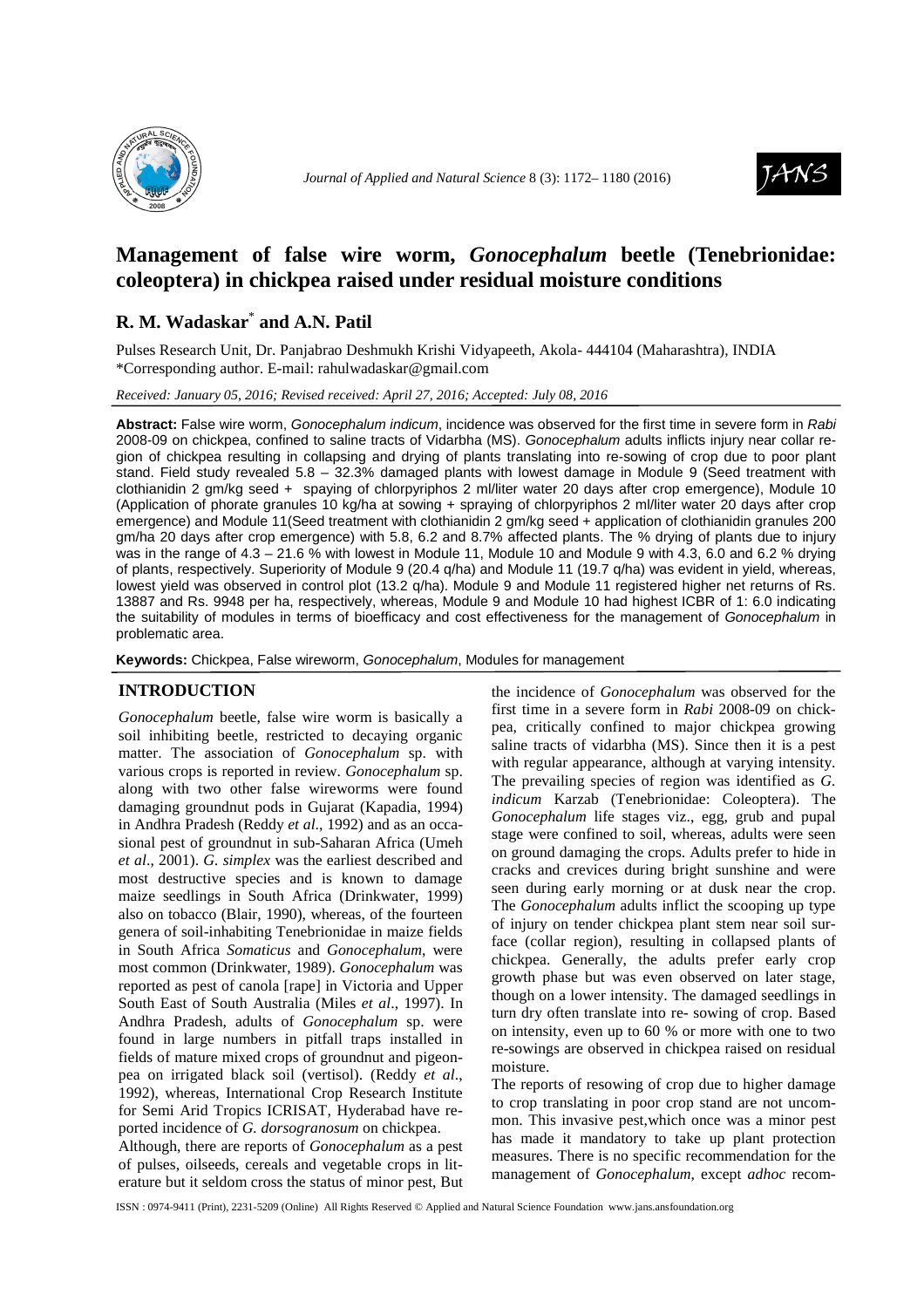mendation of application of phorate granule 10G @ 10 kg/ha before sowing, thus, present study was carried out to evaluate the efficacy of different insecticide modules as well as their cost effectiveness so as to formulate the management strategy for *Gonocephalum* in chickpea.

## **MATERIALS AND METHODS**

The evaluation of insecticide modules against false wireworm, *Gonocephalum* on chickpea was carried out at Pulses Research Unit, Dr. Panjabrao Deshmukh Krishi Vidyapeeth, Akola (MS) during *Rabi* 2010-11 to 2012-13. Taking into consideration the nature of damage and incidence interval it was felt necessary to evaluate efficacy of different insecticides in a module form. Twelve treatments (Table 1) replicated thrice were subjected to evaluation in randomized block design. The experiment was planned to compare the efficacy of seed treatment, application of insecticide granules in soil, foliar application of insecticides and combinations thereof to work out best possible module for the management of false wireworm in chickpea.

JAKI 9218 was used as test variety, with gross plot of  $2.1 \times 4.2$ m (7 rows) and net plot of  $1.5 \times 4.0$  m (5 rows), sown at 30×10 cm. The crop was raised under rainfed condition with recommended package of practices and adoption of plant protection measures were as per the treatments. Foliar application of insecticides was made with knapsack sprayer (spray volume of 500 L/ha) as per the treatment details.

The efficacy of insecticide was attributed to % plants injured by *Gonocephalum,* 10 and 20 days after application of first and second treatment of the module. Similarly, observations on % plant drying due to *Gonocephalum* injury at 20 days after application of first and second treatment of the module was assessed. Total number of plants per meter row length (MRL) and plants affected by *Gonocephalum* were recorded to work out % affected plants in various treatments, 10 and 20 days after application of treatments of the module. Net plot yield was extrapolated to per hectare yield. The total cost of plant protection comprised of prevailing market price of insecticides per ha, labour and sprayer charges. Net monetary realization of a treatment comprised of increase in yield as a function of treatment over control and prevailing market price. Net profit of treatment was worked out by deducting the total cost of plant protection from net monetary realization. Incremental cost benefit ratio (ICBR) was worked out as a ratio of net profit to the cost of plant protection, which exhibits the economic viability for cost effective management of *Gonocephalum* on chickpea.

## **RESULTS AND DISCUSSION**

#### **Per cent plants injured by** *Gonocephalum***: 10 days after application of first treatment of the module:** Per cent plants affected by *Gonocephalum* adults injury, ten days after application of first treat-

ment of the module had a range of  $4.1 - 19.4$  % (Table 2). The lowest damage was recorded in Module 4 (Application of phorate granules 10 kg/ha at sowing) which in turn was at par with Module 3 (Application of clothianidin granules 200 gm/ha at sowing) with 4.1 and 5.0 % plants injured by adults, respectively. Soil application of insecticides was superior over seed treatment modules. The control plot had highest percentage of (19.4 %) affected plants.

**20 days after application of first treatment of the module:** Plants affected with *Gonocephalum* adults, 20 days after application of first treatment of module was in the range of 5.9 to 27.7 % (Table 2). The lowest damage was recorded in Module 4 (Application of phorate granules 10 kg/ha at sowing) followed by Module 3 (Application of clothianidin granules 200 gm/ha at sowing) and Module 9 (Seed treatment with clothianidin 2 gm/kg seed) with 5.9, 6.4 and 9.6 % affected plants, respectively, whereas, the control plot had highest percentage (27.7 %) of affected plants by *Gonocephalum*.

**10 days after application of second treatment of the module:** After application of second insecticide component of module the % plants affected with *Gonocephalum* beetle injury was in the range of 2.2 – 22.8 % (Table 3). The lowest damage was recorded in Module 10 (Application of phorate granules 10 kg/ha at sowing + spaying of chlorpyriphos 2 ml/liter water 20 days after crop emergence) with 2.2 % affected plants and was significantly superior over rest. Application of Module 9 (Seed treatment with clothianidin 2 gm/kg seed + spaying of chlorpyriphos 2 ml/liter water 20 days after crop emergence) and Module 11(Seed treatment with clothianidin 2  $gm/kg$  seed + application of clothianidin granules 200 gm/ha 20 days after crop emergence) had statistically comparable ability to repress the % affected plants to 4.5 and 6.0 %, respectively and were significantly superior over rest. The control plot registered highest percentage (23.1 %) of affected plants.

**20 days after application of second treatment of the module:** Plants affected by *Gonocephalum* adults, 20 days after application of second treatment of modules was in the range of  $5.8 - 32.3$  % (Table 3). The lowest damage was recorded in Module 9 (Seed treatment with clothianidin 2  $gm/kg$  seed + spraying of chlorpyriphos 2 ml/liter water 20 days after crop emergence) and was in turn at par with Module 10 (Application of phorate granules 10 kg/ha at sowing  $+$ spaying of chlorpyriphos 2 ml/liter water 20 days after crop emergence) with 5.8 and 6.2 % affected plants, respectively,whereas, the control plot had highest percentage (32.3 %) of affected plants.

**Per cent plants drying due to** *Gonocephalum* **injury 20 days after application of first treatment of the module:** The % dried plants due to *Gonocephalum* injury was in the range of  $3.9 - 13.4$  % (Table 4) with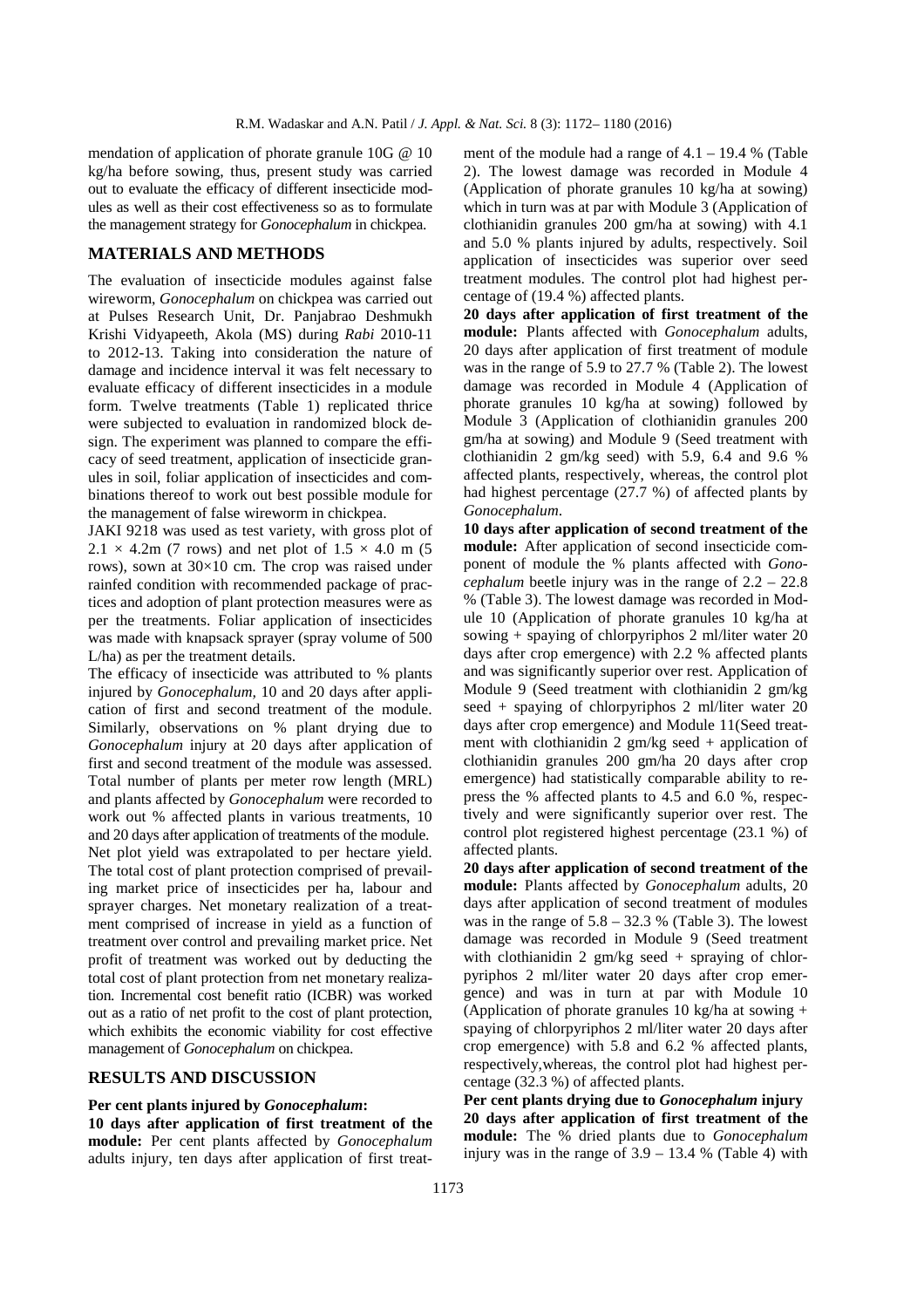|  | R.M. Wadaskar and A.N. Patil / <i>J. Appl. &amp; Nat. Sci.</i> 8 (3): 1172–1180 (2016) |  |  |  |  |  |  |  |  |  |
|--|----------------------------------------------------------------------------------------|--|--|--|--|--|--|--|--|--|
|--|----------------------------------------------------------------------------------------|--|--|--|--|--|--|--|--|--|

| Mod-<br>ule    | <b>Module details</b>                                                                                                                                                  | Cost of<br>insecti-<br>cide<br>$(Rs)$ /<br>kg/l | Cost of<br>insecti-<br>cide per<br>ha(Rs) | Cost<br>of<br>mod-<br>ule<br>(Rs) | La-<br>bour<br>@Rs.<br>120/<br>day | Appli-<br>cation<br>cost of<br>mod-<br>ule |
|----------------|------------------------------------------------------------------------------------------------------------------------------------------------------------------------|-------------------------------------------------|-------------------------------------------|-----------------------------------|------------------------------------|--------------------------------------------|
| $\mathbf{1}$   | Seed treatment with chlorpyriphos 20 EC @ 5 ml/kg seed                                                                                                                 | 270                                             | 90                                        | 90                                | $\overline{0}$                     | 90                                         |
| $\overline{c}$ | Seed treatment with clothianidin 50 WDG @ 2 gm/kg seed                                                                                                                 | 14000                                           | 1680                                      | 1680                              | $\theta$                           | 1680                                       |
| 3              | Application of clothianidin granules 50 WDG @ 200 gm/ha at<br>sowing                                                                                                   | 14000                                           | 2800                                      | 2800                              | 120                                | 2920                                       |
| 4              | Application of phorate granules 10 G @ 10 kg/ha at sowing                                                                                                              | 55                                              | 550                                       | 550                               | 120                                | 670                                        |
| 5              | Spaying of chlorpyriphos 20 EC $@$ 2 ml/liter water 20 days after<br>crop emergence                                                                                    | 270                                             | 270                                       | 270                               | 360                                | 630                                        |
| 6              | Application of clothianidin granules 50 WDG $@$ 200 gm/ha 20<br>days after crop emergence                                                                              | 14000                                           | 2800                                      | 2800                              | 120                                | 2920                                       |
| 7              | Application of phorate granules 10 G @ 10 kg/ha 20 days after<br>crop emergence                                                                                        | 55                                              | 550                                       | 550                               | 120                                | 670                                        |
| 8              | Seed treatment with chlorpyriphos 20 EC $\omega$ 5 ml/kg seed fol-<br>lowed by<br>spaying of chlorpyriphos 20 EC $@$ 2 ml/liter water 20 days after<br>crop emergence  | 270<br>270                                      | 90<br>270                                 | 360                               | 360                                | 720                                        |
| 9              | Seed treatment with clothianidin 50 WDG @ 2 gm/kg seed fol-<br>lowed by<br>spaying of chlorpyriphos 20 EC $@$ 2 ml/liter water 20 days after<br>crop emergence         | 14000<br>270                                    | 1680<br>270                               | 1950                              | 360                                | 2310                                       |
| 10             | Application of phorate granules 10 G $@$ 10 kg/ha at sowing<br>followed by<br>spaying of chlorpyriphos 20 EC $@$ 2 ml/liter water 20 days after<br>crop emergence      | 55<br>270                                       | 550<br>270                                | 820                               | 480                                | 1300                                       |
| 11             | Seed treatment with clothianidin 50 WDG $@$ 2 gm/kg seed fol-<br>lowed by<br>application of clothianidin granules 50 WDG $@$ 200 gm/ha 20<br>days after crop emergence | 14000                                           | 1680<br>2800                              | 4480                              | 120                                | 4600                                       |
| 12             | Control                                                                                                                                                                |                                                 |                                           |                                   |                                    |                                            |

**Table .1** Details of various modules and cost of plant protection for the management of *Gonocephalum.*

lowest % drying in Module 3 (Application of clothianidin granules 200 gm/ha at sowing) which had statistically comparable effect with application of Module 4 (Application of phorate granules 10 kg/ha at sowing), Module 9 (Seed treatment with clothianidin 2 gm/kg seed) and Module 2 (Seed treatment with clothianidin 2 gm/kg seed) with 3.9, 4.6, 4.7 and 5.0 % drying of plants, whereas, untreated plot had 13.4 % drying of plants.

**20 days after application of second treatment of the module:** During this phase the % dried plants due to injury was in the range of  $3.8 - 18.2$  % (Table 4) with lowest % drying in Module 9 (Seed treatment with Clothianidin 2 gm/kg seed + Spaying of chlorpyriphos 2 ml/liter water 20 days after emergence) with 3.8 % dried plants. Module 10 (Application of phorate granules 10 kg/ha at sowing  $+$  spaying of chlorpyriphos 20 ml/liter water 20 days after emergence) and Module 11 (Seed treatment with clothianidin  $2 \text{ gm/kg}$  seed + application of clothianidin granules 200 gm/ha 20 days after emergence) were the next effective modules with 4.3 and 4.6 % drying of plants and were at par with the superior treatment. Highest loss of plant population was evident in control plot, indicating damage potential of the pest.

Yield: Data in Table 5 revealed superiority trend of Module 9 (Seed treatment with clothianidin 2 gm/kg

seed + spaying of chlorpyriphos 2 ml/liter water 20 days after crop emergence) and Module 11(Seed treatment with clothianidin  $2 \text{ gm/kg}$  seed + application of clothianidin granules 200 gm/ha 20 days after crop emergence) in case of chickpea yield with yield level of 20.4 and 19.7 q/ha and were statistically at par. Application of Module 3 (Application of clothianidin granules 200 gm/ha at sowing) was next in order of ability to translate into higher yield and was at par with Module 6 (Application of clothianidin granules 200 gm/ha 20 days after crop emergence) and Module 10 (Application of phorate granules 10 kg/ha at sowing + spaying of chlorpyriphos 2 ml/liter water 20 days after emergence) with yield of 17.8, 17.3 and 17.2 q/ha, respectively. Lowest yield was recorded in control plot (13.2 q/ha).

Net profit and ICBR: Higher net returns (Table 5) were realized due to application of Module 9 (Seed treatment with clothianidin 2 gm/kg seed + spaying of chlorpyriphos 2 ml/liter water 20 days after crop emergence), Module 11(Seed treatment with clothianidin 2 gm/kg seed + application of clothianidin granules 200 gm/ha 20 days after crop emergence) and Module 10 (Application of phorate granules 10 kg/ha at sowing  $+$ spaying of chlorpyriphos 2 ml/liter water 20 days after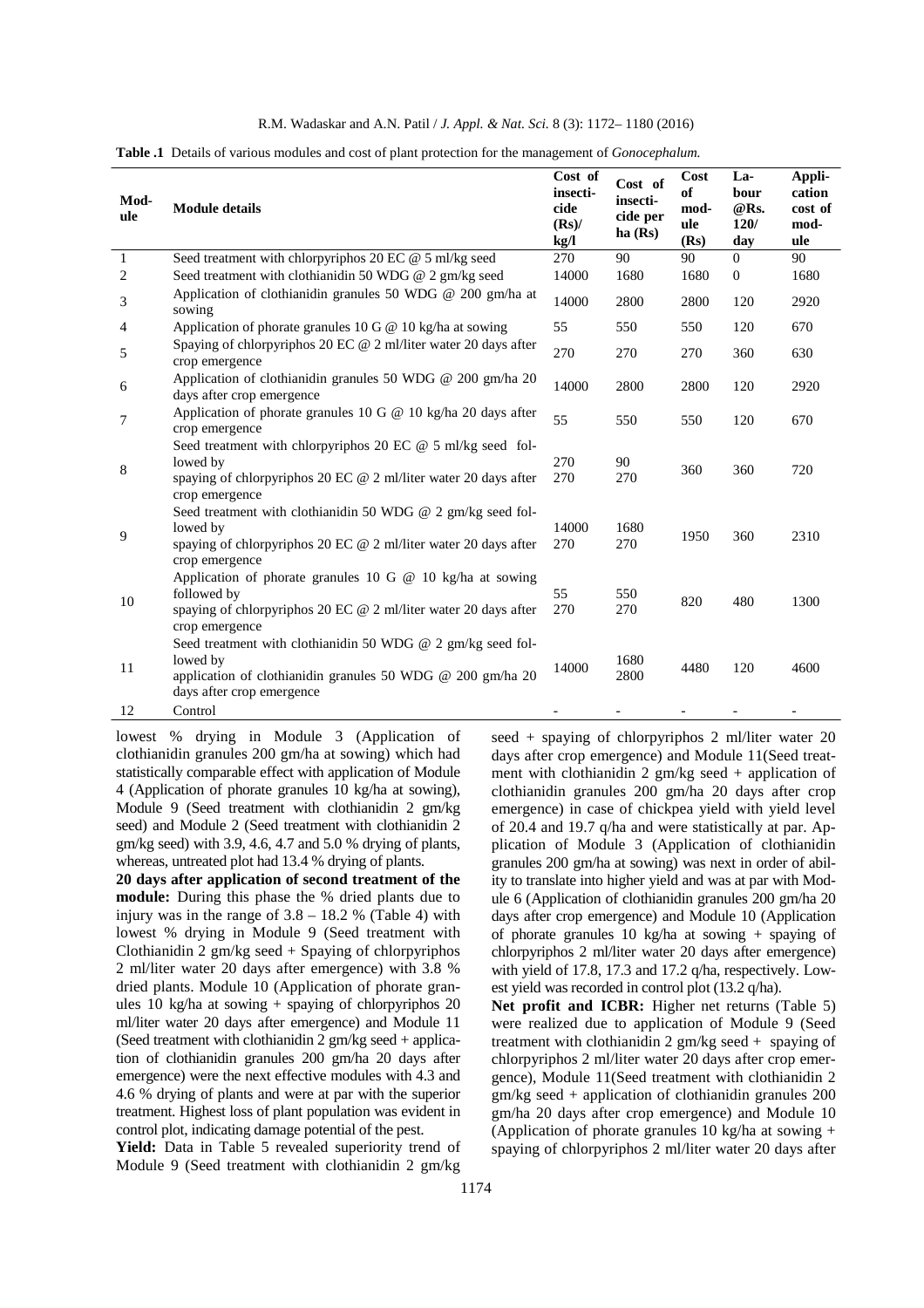| ;<br>;           |
|------------------|
|                  |
|                  |
|                  |
|                  |
|                  |
|                  |
| <br> }<br> }     |
|                  |
|                  |
| I                |
|                  |
| .<br>.<br>.<br>. |
| $\frac{1}{2}$    |
|                  |
|                  |
|                  |
| j                |
|                  |
|                  |
|                  |
|                  |
| i                |
| ׇ֚֡֡֡            |
| ֦<br>-<br>[      |

|                      | Module  | <b>Treatment details</b>                                                                                                                               |                          | first treatment of the module*<br>10 days after application of |                          | Pooled<br>Mean          |                 | first treatment of the module**<br>20 days after application of |                                         | Pooled<br>Mean          |                                                                               |
|----------------------|---------|--------------------------------------------------------------------------------------------------------------------------------------------------------|--------------------------|----------------------------------------------------------------|--------------------------|-------------------------|-----------------|-----------------------------------------------------------------|-----------------------------------------|-------------------------|-------------------------------------------------------------------------------|
|                      |         |                                                                                                                                                        | 2010-11                  | 2011-12                                                        | 2012-13                  |                         | 2010-11         | 2011-12                                                         | 2012-<br>$\overline{13}$                |                         |                                                                               |
|                      |         | Seed treatment with chlorpyriphos $@$ 5 ml/kg seed                                                                                                     | 11.0                     | 8.8                                                            | 7.4                      | 9.1                     | 21.7            | 11.7                                                            | 10.4                                    | 14.6                    |                                                                               |
| $\mathbf{\Omega}$    |         | Seed treatment with clothianidin @ 2 gm/kg seed                                                                                                        | 7.0                      | 7.3                                                            | 4.3                      | 6.2                     | 17.0            | 10.4                                                            | 8.3                                     | 11.9                    |                                                                               |
| $\epsilon$           |         | Application of clothianidin granules @ 200 gm/ha at sowing                                                                                             | 6.3                      | 5.8                                                            | 2.8                      | 5.0                     | 5.0             | 8.1                                                             | $\overline{61}$                         | 6.4                     |                                                                               |
| 4                    |         | Application of phorate granules @ 10 kg/ha at sowing                                                                                                   | 3.0                      | 6.3                                                            | 3.0                      | $\frac{1}{4}$           | 3.0             | 8.7                                                             | 6.1                                     | 5.9                     |                                                                               |
| 5                    |         | crop emergence<br>Spaying of chlorpyriphos @ 2 ml/liter water 20 days after                                                                            | 11.3                     | 18.0                                                           | 13.9                     | 14.4                    | 23.3            | 22.3                                                            | 17.6                                    | 21.1                    |                                                                               |
| $\circ$              |         | Application of clothianidin granules @ 200 gm/ha 20 days after crop emer-<br>gence                                                                     | 15.0                     | 20.0                                                           | 14.9                     | 16.6                    | 22.7            | 25.5                                                            | 15.5                                    | 21.2                    |                                                                               |
| ↽                    |         | crop emergence<br>Application of phorate granules @ 10 kg/ha 20 days after                                                                             | 13.0                     | 19.8                                                           | 13.5                     | 15.4                    | 25.7            | 25.7                                                            | 20.7                                    | 24.0                    |                                                                               |
| ${}^{\circ}$<br>1175 |         | crop emergence<br>ved by<br>Seed treatment with chlorpyriphos $@$ 5 ml/kg seed follow<br>spaying of chlorpyriphos @ 2 ml/liter water 20 days after     | 8.0                      | 8.3                                                            | 6.7                      | 7.7                     | 20.0            | 10.9                                                            | 10.4                                    | 13.8                    | R.M. Wadaskar and A.N. Patil / J. Appl. & Nat. Sci. 8 (3): $11/2-1180$ (2016) |
| $\sigma$             |         | crop emergence<br>Seed treatment with clothianidin @ 2 gm/kg seed followed by<br>spaying of chlorpyriphos @ 2 ml/liter water 20 days after             | 9.0                      | 6.3                                                            | 4.9                      | 6.7                     | 15.0            | 8.4                                                             | 5.4                                     | 9.6                     |                                                                               |
| $\overline{10}$      |         | crop emergence<br>lowed by<br>Application of phorate granules $@$ 10 kg/ha at sowing fol<br>spaying of chlorpyriphos @ 2 ml/liter water 20 days after  | 6.0                      | 9.3                                                            | 6.9                      | 7.4                     | 11.7            | 12.1                                                            | 8.5                                     | 10.8                    |                                                                               |
| $\Box$               |         | after crop emer-<br>Seed treatment with clothianidin $@$ 2 gm/kg seed followed by<br>application of clothianidin granules @ 200 gm/ha 20 days<br>gence | 7.0                      | 7.8                                                            | 6.4                      | $\overline{7.1}$        | 13.0            | 10.2                                                            | 7.9                                     | 10.4                    |                                                                               |
| $\overline{c}$       |         | Control                                                                                                                                                | 19.0                     | 22.3                                                           | 16.8                     | 19.4                    | 30.0            | 29.0                                                            | 24.0                                    | 27.7                    |                                                                               |
|                      | F test  |                                                                                                                                                        | $\mathrm{Si}_\mathrm{g}$ | $\mathbf{Si}^{\mathbf{c}}$                                     | $\mathrm{Si}_\mathrm{g}$ | $\mathbf{Si}\mathbf{g}$ | $\mathbf{Sig}$  | $\mathbf{S}^{\mathrm{iso}}$                                     | $\mathbf{S}^{\mathbf{ig}}_{\mathbf{g}}$ | $\mathrm{Si}\mathrm{g}$ |                                                                               |
|                      | $SE+m$  |                                                                                                                                                        | 2.3                      | 2.5                                                            | 2.2                      | 0.087                   | 2.4             | 2.0                                                             | 2.3                                     | 1.41                    |                                                                               |
|                      | CDat 5% |                                                                                                                                                        | 6.7                      | 7.3                                                            | 6.4                      | 0.256                   | $\overline{71}$ | 5.9                                                             | 6.8                                     | 4.13                    |                                                                               |
|                      | $CV\%$  |                                                                                                                                                        | 14.5                     | 12.6                                                           | 9.1                      | 8.60                    | 21.5            | 15.8                                                            | 12.6                                    | 11.37                   |                                                                               |
|                      |         | * data subjected to square root transformations ** data subjected to arc sine transformations                                                          |                          |                                                                |                          |                         |                 |                                                                 |                                         |                         |                                                                               |

R.M. Wadaskar and A.N. Patil / *J. Appl. & Nat. Sci.* 8 (3): 1172– 1180 (2016)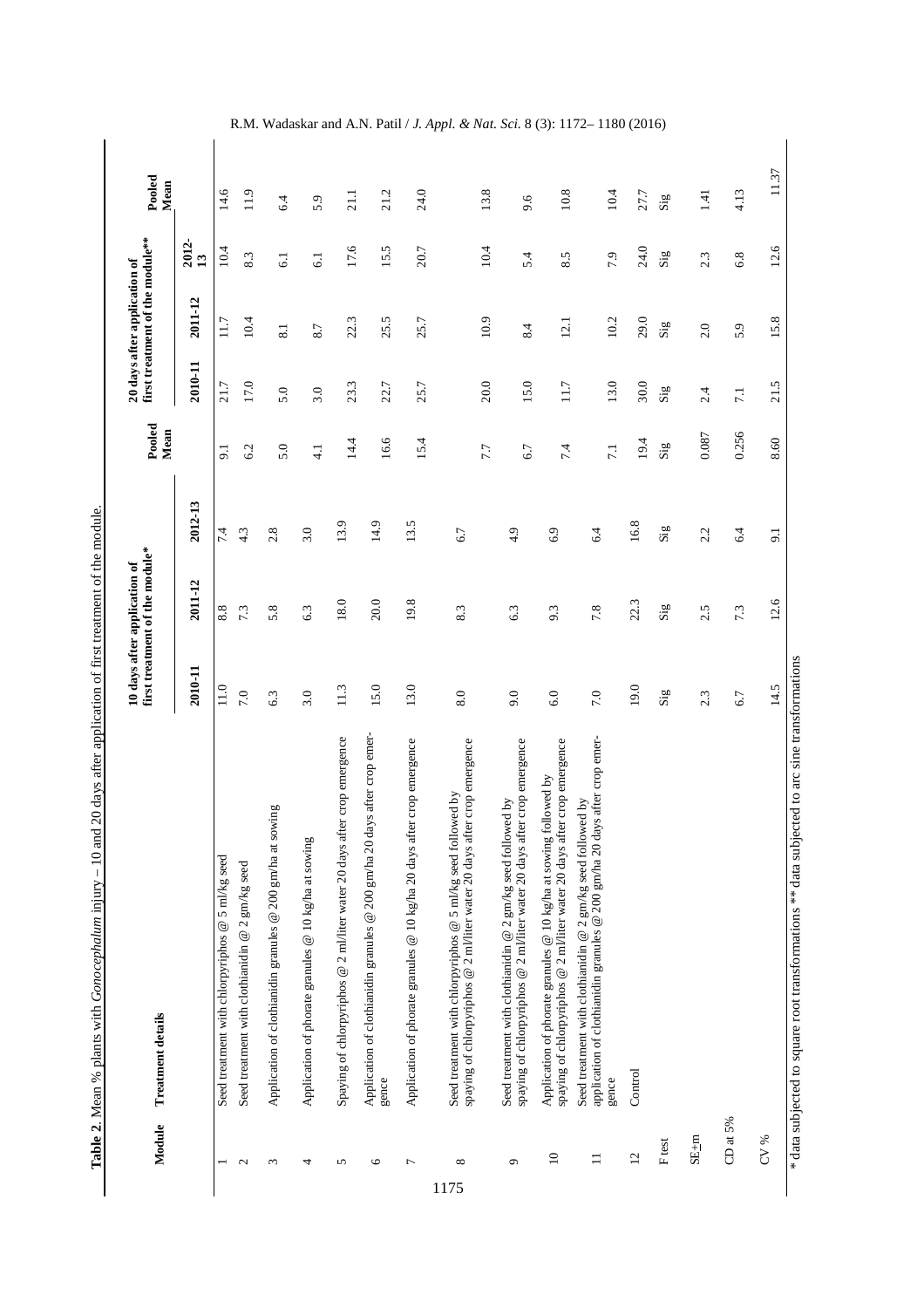Table 3. Mean % plants with Gonocephalum injury - 10 and 20 days after application of second treatment of the module. **Table 3.** Mean % plants with *Gonocephalum* injury – 10 and 20 days after application of second treatment of the module**.** 

|      | Mod-            | <b>Treatment details</b>                                                                                                                               |                                | second treatment of the module*<br>10 days after application of |                                | Pooled                  | 20 days after application of   |                         | second treatment of the module <sup>**</sup> | Pooled                  |
|------|-----------------|--------------------------------------------------------------------------------------------------------------------------------------------------------|--------------------------------|-----------------------------------------------------------------|--------------------------------|-------------------------|--------------------------------|-------------------------|----------------------------------------------|-------------------------|
|      | $\frac{1}{2}$   |                                                                                                                                                        | 2010-11                        | 2011-12                                                         | 2012-13                        | Mean                    | 2010-11                        | $\frac{2011}{12}$       | 2012-13                                      | Mean                    |
|      |                 | Seed treatment with chlorpyriphos @ 5 ml/kg seed                                                                                                       | 18.0                           | 18.9                                                            | 21.1                           | 19.3                    | 29.7                           | 26.1                    | 18.9                                         | 24.9                    |
|      | $\sim$          | Seed treatment with clothianidin $@$ 2 gm/kg seed                                                                                                      | 14.3                           | 15.1                                                            | $\Xi$                          | 13.5                    | 22.7                           | 23.4                    | 16.6                                         | 20.9                    |
|      | $\epsilon$      | Application of clothianidin granules @ 200 gm/ha at sowing                                                                                             | 8.3                            | 10.8                                                            | 12.4                           | 10.5                    | 14.3                           | 17.9                    | 12.9                                         | 15.0                    |
|      | 4               | Application of phorate granules @ 10 kg/ha at sowing                                                                                                   | 13.3                           | 14.7                                                            | 18.9                           | 15.6                    | 30.7                           | 22.8                    | 14.0                                         | 22.5                    |
|      | 5               | Spaying of chlorpyriphos @ 2 ml/liter water 20 days after crop emergence                                                                               | 7.7                            | 8.3                                                             | $\Xi$                          | 9.0                     | 13.3                           | 18.7                    | 14.2                                         | 15.4                    |
|      | $\circ$         | days after crop emer-<br>Application of clothianidin granules @ 200 gm/ha 20<br>gence                                                                  | 16.7                           | 7.5                                                             | 13.3                           | 12.5                    | 21.3                           | 12.6                    | 13.2                                         | 15.7                    |
|      | $\overline{ }$  | Application of phorate granules @ 10 kg/ha 20 days after crop emergence                                                                                | 11.3                           | 9.3                                                             | 10.7                           | 10.4                    | 16.0                           | 14.6                    | 11.4                                         | 14.0                    |
| 1176 | $\infty$        | spaying of chlorpyriphos @ 2 ml/liter water 20 days after crop emergence<br>Seed treatment with chlorpyriphos $@$ 5 ml/kg seed followed by             | 10.0                           | 9.0                                                             | 10.1                           | 9.7                     | 13.3                           | 11.9                    | 10.7                                         | 12.0                    |
|      | $\sigma$        | spaying of chlorpyriphos @ 2 ml/liter water 20 days after crop emergence<br>Seed treatment with clothianidin @ 2 gm/kg seed followed by                | 2.3                            | 3.2                                                             | 8.0                            | 4.5                     | 6.3                            | 5.5                     | 5.6                                          | 5.8                     |
|      | $\overline{10}$ | spaying of chlorpyriphos @ 2 ml/liter water 20 days after crop emergence<br>Application of phorate granules $@$ 10 kg/ha at sowing followed by         | 2.7                            | 3.8                                                             | 0.0                            | 2.2                     | 3.0                            | 10.8                    | 4.9                                          | 6.2                     |
|      | $\Box$          | days after crop emer-<br>Seed treatment with clothianidin @ 2 gm/kg seed followed by application of clothianidin granules @ 200 gm/ha 20 days<br>gence | 9.0                            | 3.7                                                             | 5.2                            | 6.0                     | 13.7                           | 6.8                     | 5.6                                          | 8.7                     |
|      | $\overline{2}$  | Control                                                                                                                                                | 20.7                           | 20.8                                                            | 26.9                           | 22.8                    | 31.7                           | 35.0                    | 30.1                                         | 32.3                    |
|      | F test          |                                                                                                                                                        | $\overline{\text{Si}}\text{g}$ | $\mathbf{Sig}$                                                  | $\overline{\text{Si}}\text{g}$ | $\mathbf{Si}\mathbf{g}$ | $\overline{\text{Si}}\text{g}$ | $\mathbf{Si}\mathbf{g}$ | $\overline{\text{Si}}\text{g}$               | $\overline{\text{sig}}$ |
|      | $SE+m$          |                                                                                                                                                        | 2.5                            | 2.8                                                             | 1.4                            | 0.170                   | 2.5                            | 2.4                     | 1.6                                          | 0.904                   |
|      | CD at 5%        |                                                                                                                                                        | 7.2                            | 8.3                                                             | $\frac{1}{4}$                  | 0.497                   | 7.2                            | $7.0\,$                 | 4.8                                          | 2.651                   |
|      | CV %            |                                                                                                                                                        | 16.4                           | 13.9                                                            | 22.0                           | 15.87                   | 18.4                           | 13.1                    | 14.0                                         | $11.81\,$               |

\* data subjected to square root transformations \*\* data subjected to arc sine transformations

\* data subjected to square root transformations \*\* data subjected to arc sine transformations

R.M. Wadaskar and A.N. Patil / *J. Appl. & Nat. Sci.* 8 (3): 1172– 1180 (2016)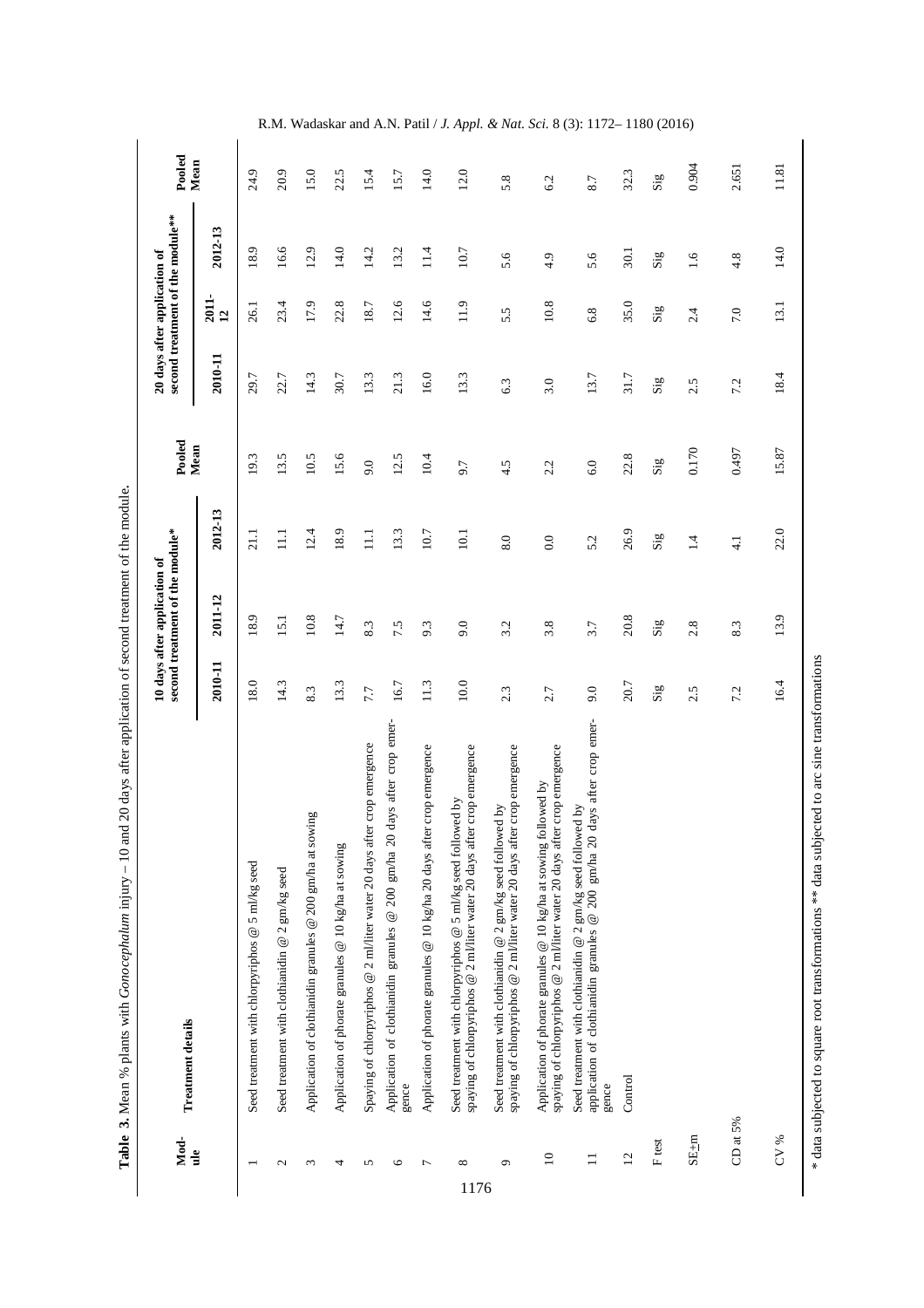Table 4. Mean % plants dried after Gonocephalum injury -20 days after application of treatment of the module. **Table 4.** Mean % plants dried after *Gonocephalum* injury –20 days after application of treatment of the module.

|      | Mod<br>$\mathbf{d}$ | <b>Treatment details</b>                                                                                                                          |                            | first treatment of the module*<br>20 days after application of |                             | Pooled<br>Mean | $\mathbf{u}$ le*            | second treatment of the mod-<br>20 days after application of |                | Mean<br>Poole        |
|------|---------------------|---------------------------------------------------------------------------------------------------------------------------------------------------|----------------------------|----------------------------------------------------------------|-----------------------------|----------------|-----------------------------|--------------------------------------------------------------|----------------|----------------------|
|      |                     |                                                                                                                                                   | 2010-11                    | 2011-12                                                        | 2012-13                     |                | 2010-<br>$\mathbf{1}$       | 2011-12                                                      | 2012-13        |                      |
|      |                     | Seed treatment with chlorpyriphos @ 5 ml/kg seed                                                                                                  | 5.7                        | 8.2                                                            | 4.2                         | 6.0            | 4.7                         | 16.5                                                         | 16.8           | 12.7                 |
|      | $\mathbf{c}$        | Seed treatment with clothianidin $@$ 2 gm/kg seed                                                                                                 | $4.\overline{3}$           | 7.4                                                            | 3.2                         | 5.0            | 4                           | $\overline{15}$                                              | 12.0           | 10.3                 |
|      | $\epsilon$          | Application of clothianidin granules @ 200 gm/ha at sowing                                                                                        | 2.7                        | 61                                                             | 2.9                         | 3.9            | 2.7                         | 11.8                                                         | 10.5           | 8.3                  |
|      | 4                   | Application of phorate granules @ 10 kg/ha at sowing                                                                                              | 4                          | 6.4                                                            | 3.5                         | 4.6            | 5                           | 14.6                                                         | 13.0           | 10.9                 |
|      | 5                   | after crop emergence<br>Spaying of chlorpyriphos @ 2 ml/liter water 20 days                                                                       | 2.3                        | 14.3                                                           | 9.5                         | 8.7            | 2.3                         | 12.3                                                         | 14.3           | 9.6                  |
|      | 6                   | 20 days after crop emer-<br>Application of clothianidin granules @ 200 gm/ha<br>gence                                                             | $\sqrt{2}$                 | 16.2                                                           | 10.4                        | 10.5           | 3.7                         | 8.7                                                          | 14.0           | 8.8                  |
| 1177 | ∼                   | after crop emergence<br>Application of phorate granules @ 10 kg/ha 20 days                                                                        | $3.\overline{3}$           | 16.3                                                           | 10.3                        | $10.0$         | 3.3                         | 9.8                                                          | 14.3           | . .<br>9.1           |
|      | $\infty$            | spaying of chlorpyriphos @ 2 ml/liter water 20 days after crop emergence<br>Seed treatment with chlorpyriphos $@$ 5 ml/kg seed followed by        | 3                          | 7.7                                                            | 7.4                         | 6.0            | 2.3                         | 8.3                                                          | 10.4           | 7.0                  |
|      | $\circ$             | spaying of chlorpyriphos @ 2 ml/liter water 20 days after crop emergence<br>Seed treatment with clothianidin $@$ 2 gm/kg seed followed by         |                            | 6.2                                                            | 7.0                         | 4.7            | 0.7                         | 4.5                                                          | 6.3            | 3.8                  |
|      | $\overline{10}$     | after crop emergence<br>Application of phorate granules $@$ 10 kg/ha at sowing followed by<br>spaying of chlorpyriphos @ 2 ml/liter water 20 days | 2.3                        | 8.4                                                            | 8.5                         | 6.4            | 0.7                         | 7.6                                                          | 4.5            | 4.3                  |
|      | $\equiv$            | application of clothianidin granules @ 200 gm/ha 20 days after crop emergence<br>Seed treatment with clothianidin $@$ 2 gm/kg seed followed by    | 2.7                        | 7.3                                                            | 8.7                         | 6.2            | 2.3                         | 5.3                                                          | 6.2            | 4.6                  |
|      | $\overline{c}$      | Control                                                                                                                                           | 7.7                        | 18.2                                                           | 14.4                        | 13.4           | $\circ$                     | 21.7                                                         | 27.0           | 18.2                 |
|      | F test              |                                                                                                                                                   | $\mathrm{Si}^{\mathrm{g}}$ | $\mathrm{Sig}$                                                 | $\mathop{\rm Sig}\nolimits$ | $\mathrm{Sig}$ | $\mathrm{Si}_{\mathcal{B}}$ | $\mathrm{Sig}$                                               | $\mathrm{Sig}$ | $\operatorname{Sig}$ |
|      | $SE+m$              |                                                                                                                                                   | 2.4                        | 2.0                                                            | 2.2                         | 0.145          | 2.0                         | 2.0                                                          | $\ddot{1}$ .   | 0.105                |
|      | CD at 5%            |                                                                                                                                                   | $\overline{7.1}$           | 5.8                                                            | 6.4                         | 0.425          | 5.8                         | 5.8                                                          | 5.4            | 0.309                |
|      | CV %                |                                                                                                                                                   | 14.8                       | 20.1                                                           | 22.2                        | 17.03          | 10.3                        | 18.5                                                         | 17.2           | 11.25                |
|      |                     | * data subjected to square root transformations                                                                                                   |                            |                                                                |                             |                |                             |                                                              |                |                      |

R.M. Wadaskar and A.N. Patil / *J. Appl. & Nat. Sci.* 8 (3): 1172– 1180 (2016)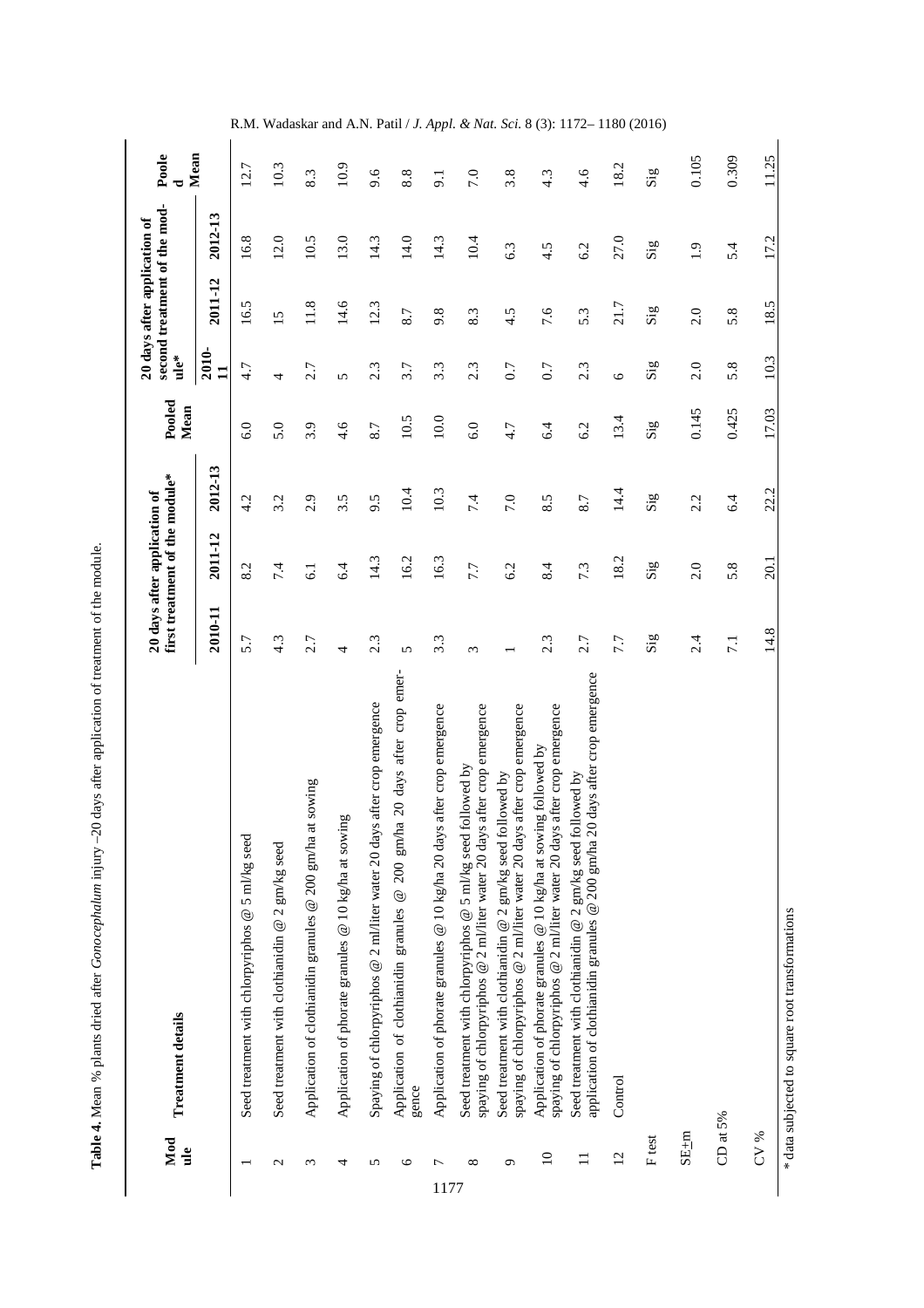|                        |                         |                 |                    |          |                      |                                          | Table 5: Grain yield and Incremental Cost Benefit Ratio of various modules under evaluation. |                |                               |                   |                    |                       |                                                                              |                               |                     |                 |       |                   |                                   |           |         |
|------------------------|-------------------------|-----------------|--------------------|----------|----------------------|------------------------------------------|----------------------------------------------------------------------------------------------|----------------|-------------------------------|-------------------|--------------------|-----------------------|------------------------------------------------------------------------------|-------------------------------|---------------------|-----------------|-------|-------------------|-----------------------------------|-----------|---------|
|                        |                         | Yield (q/ha)    |                    |          |                      | over control (q/ha)<br>Increase in yield |                                                                                              |                | (Rs./ha)<br>Cost              | ð                 | increased          | yield                 | cation<br>Appli-                                                             |                               | Net Profit (Rs./ha) |                 |       | <b>ICBR</b>       |                                   |           |         |
| Module                 | ≘<br>Ξ                  | $\overline{12}$ | 9<br>$\mathbf{13}$ | Me<br>an | ุ่≘่<br>$\mathbf{H}$ | $\overline{12}$<br>ᆸ                     | $\dot{a}$<br>13                                                                              | Me<br>a        | $\frac{1}{2}$<br>$\mathbf{1}$ | $\mathbf{r}$<br>ᄇ | $\mathbf{c}$<br>13 | Mea<br>$\blacksquare$ | $\frac{10}{100}$<br>$_{\rm mod}$ .<br>$\mathbf{Rs.}$<br>$\frac{1}{2}$<br>ha) | $\frac{1}{2}$<br>$\mathbf{1}$ | $\mathbf{12}$<br>ᄇ  | $\frac{1}{13}$  | Mean  | ≜<br>$\mathbf{H}$ | Ė<br>$\overline{12}$              | $12 - 13$ | Mean    |
|                        | 17.0                    | 14.5            | 5<br>∞ं            | 13.3     | $\overline{0}$ .     | 0.2                                      | $\overline{c}$                                                                               | $\overline{C}$ | 230                           | 460               | 171                | 287                   | $\infty$                                                                     | 140                           | 370                 | $\overline{81}$ | 197   | 1:1.6             | 1:4.1                             | 1:0.9     | 1:2.2   |
| $\mathbf{c}$           | 18.6                    | 15.7            | 12.2               | 15.5     | 1.7                  | 1.4                                      | 3.8                                                                                          | 2.3            | 384                           | 3220              | 8299               | 5122                  | 1680                                                                         | 2168                          | 1540                | 6619            | 3442  | 1:1.3             | 1:0.9                             | 1:3.9     | $1:2.0$ |
| $\epsilon$             | 20.2                    | 17.9 15.2       |                    | 17.8     | $3.\overline{3}$     | 3.6                                      | 6.8                                                                                          | 4.6            | 765                           | 8280              | 14948              | 10295                 | 2920                                                                         | 4737                          | 5360 12028          |                 | 7375  | 1:1.6             | 1:1.8                             | 1:4.1     | 1:2.5   |
| 4                      | 18.7                    | 15.9            | 10.8               | 15.1     | 1.8                  | 1.6                                      | 2.4                                                                                          | $\ddot{1}$ .   | 412<br>$\circ$                | 3680              | 5194               | 4331                  | 670                                                                          | 3450                          | 3010                | 4524            | 3662  | 1:5.1             | 1:4.5                             | 1:6.8     | 1:5.5   |
| 5                      | 17.6                    | 14.8            | 9.6                | 14.0     | 0.7                  | 0.5                                      | 1.2                                                                                          | 0.8            | $\overline{161}$<br>$\circ$   | 1150              | 2689               | 1816                  | 630                                                                          | 980                           | 520                 | 2059            | 1186  | 1:1.6             | 1:0.8                             | 1:3.3     | 1:1.9   |
| $\circ$                | 20.6                    | 17.4            | 13.8               | 17.3     | 3.7                  | 3.1                                      | 5.4                                                                                          | $-1$           | 847<br>$\overline{a}$         | 7130              | 11807              | 9137                  | 2920                                                                         | 5554                          | 4210                | 8887            | 6217  | 1:1.9             | 1:1.4                             | 1:3.0     | 1:2.1   |
| $\overline{ }$<br>1178 | 18.1                    | 16.3            | 10.8               | 15.1     | 1.2                  | 2.0                                      | 2.4                                                                                          | $\frac{0}{1}$  | 276<br>$\circ$                | 4600              | 5256               | 4205                  | 670                                                                          | 2090                          | 3930                | 4586            | 3535  | 1:3.1             | : 5.9<br>$\overline{\phantom{0}}$ | 1:6.8     | 1:5.3   |
| ${}^{\circ}$           | 18.6                    | 15.6            | $10.6\,$           | 14.9     | 1.7                  | 1.3                                      | 2.2                                                                                          | 1.7            | 391<br>$\circ$                | 2990              | 4864               | 3921                  | 720                                                                          | 3190                          | 2270                | 4144            | 3201  | 1:4.4             | $\overline{\phantom{0}}$<br>1:3.2 | .5.8      | 1:4.4   |
| $\sigma$               | 23.0                    | 21.4            | 16.7               | 20.4     | 6.1                  | $\overline{7.1}$                         | 8.3                                                                                          | 7.2            | 139<br>15                     | 16330             | 18346              | 16197                 | 2310                                                                         | $\frac{1160}{5}$              | 1402<br>$\circ$     | 16036           | 13887 | 1:5.0             | $1:6.1$                           | 1:6.9     | 1:6.0   |
| $\square$              | 20.6                    | 17.5            | 13.5               | 17.2     | 3.7                  | 3.2                                      | $\overline{51}$                                                                              | 4.0            | 851<br>$\circ$                | 7360              | 11293              | 9054                  | 1300                                                                         | 7210                          | 6060                | 9993            | 7754  | 1:5.5             | 1:4.7                             | $1:7.7$   | 1:6.0   |
| $\equiv$               | 21.6                    | 18.6 18.8       |                    | 19.7     | 4.7                  | 4.3                                      | 4<br>$\dot{Q}$                                                                               | 6.5            | $\frac{1}{9}$<br>22           | 9890              | 22831              | 14548                 | 4600                                                                         | 6322                          | 5290 18231          |                 | 8766  | 1:1.4             | 1:1.2                             | 1:4.0     | 1:2.2   |
| $\overline{c}$         | 16.9                    | 14.3            | 8.4                | 13.2     | 0.0                  | 0.0                                      | 0.0                                                                                          | 0.0            | $\circ$                       | $\bullet$         | $\circ$            | $\circ$               |                                                                              |                               | $\mathbf I$         | ı               | ı,    | $\mathbf{I}$      | ł<br>$\mathbf{I}$                 |           | f,      |
| F test                 | $\mathrm{Si}\mathrm{g}$ | $\mathrm{Sig}$  | $\mathrm{Sig}$     | Sig      |                      |                                          |                                                                                              |                |                               |                   |                    |                       |                                                                              |                               |                     |                 |       |                   |                                   |           |         |
| $SE+m$                 | 0.880                   |                 | 0.8780.539         | 0.315    |                      |                                          |                                                                                              |                |                               |                   |                    |                       |                                                                              |                               |                     |                 |       |                   |                                   |           |         |
| 8<br>5%                | 2.581<br>$\overline{a}$ |                 | 2.5751.5800.885    |          |                      |                                          |                                                                                              |                |                               |                   |                    |                       |                                                                              |                               |                     |                 |       |                   |                                   |           |         |

R.M. Wadaskar and A.N. Patil / *J. Appl. & Nat. Sci.* 8 (3): 1172– 1180 (2016)

 $CV$  % 19.68 21.81 13.03 17.59

19.68 21.81 13.03 17.59

 $\rm{CV}$  %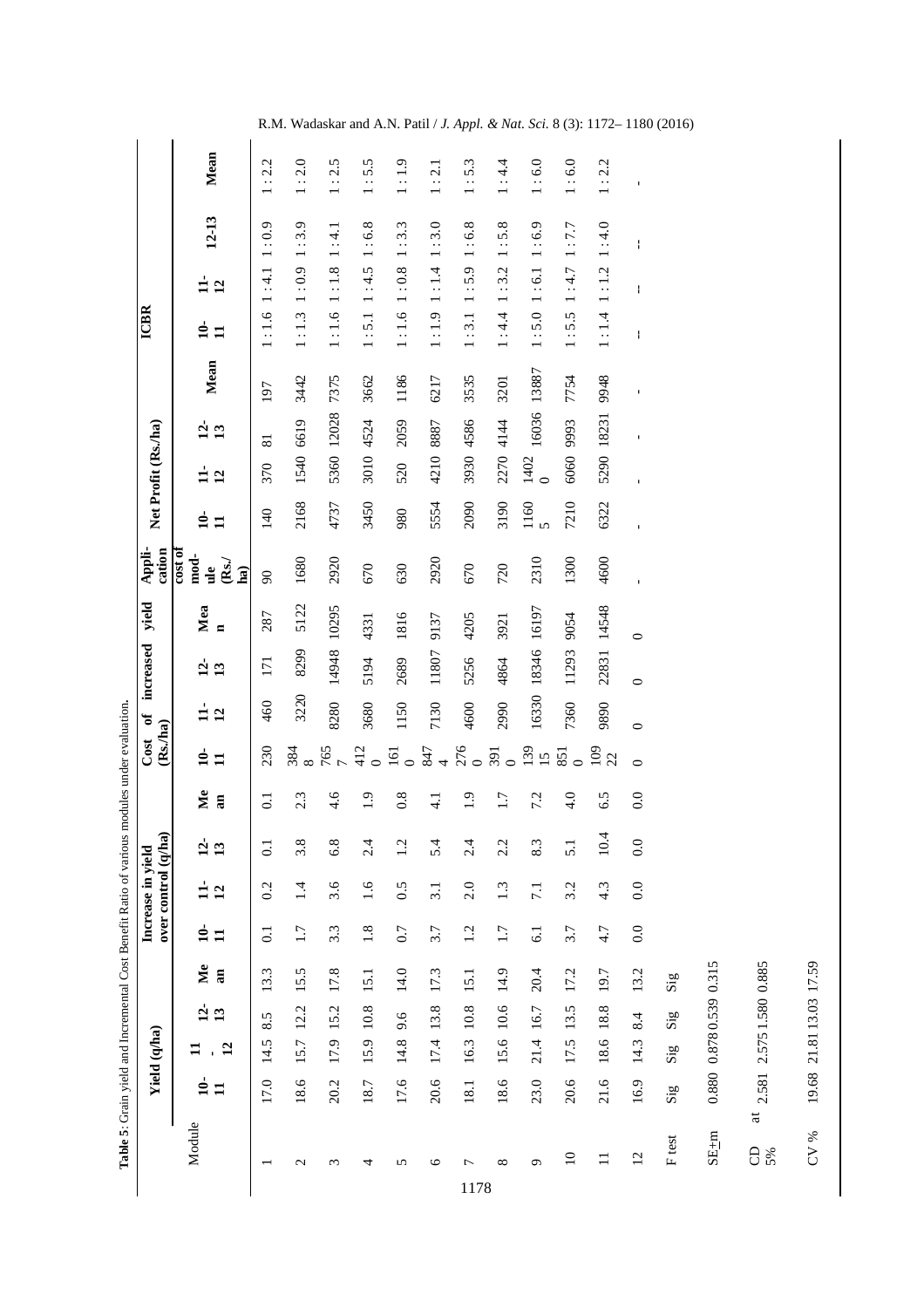crop emergence) with Rs. 13887, Rs. 9948 and Rs. 7754 per ha, respectively. Lowest net returns were realized due to application of Module 1 (Seed treatment with chlorpyriphos 5 ml/kg seed) with 197 Rs/ha. In terms of Incremental Cost Benefit Ratio (Table 5), application of Module 9 (Seed treatment with clothianidin 2  $gm/kg$  seed + spaying of chlorpyriphos 2 ml/liter water 20 days after crop emergence), Module 10 (Application of phorate granules 10 kg/ha at sowing + spaying of chlorpyriphos 2 ml/liter water 20 days after crop emergence) had higher ICBR of 1:6.0. It was followed by application of Module 4 (Application of phorate granules 10 kg/ha at sowing) and Module 7 (Application of phorate granules 10 kg/ha 20 days after crop emergence) with ICBR of 1:5.5 and 1:5.3, respectively. Although, treatments with application of clothianidin granules revealed more field efficacy, they lagged in cost effectiveness parameter on the basis of higher cost of insecticide.

Although, present findings could not be compared for the want of literature, review suggest Clothianidin is a novel neonicotinoid insecticide acting as an agonist of nicotinic acetylcholine receptor (nAChR). Clothianidin is highly active against coleopterous pests,since it possesses excellent root systemic properties (Ohkawara *et al*., 2002). Clothianidin has been extensively used for seed treatment against major insect pests of maize, canola and other crops. The compound enters the transpiration stream through the roots of newly germinating seedlings and developed plants. Pests become intoxicated mainly through ingestion of protected plant tissues and stop feeding immediately (Schwarz *et al.,* 2002). In field trials, clothianidin exhibited excellent control of insect pests by soil application and seed treatment. In tests for control of corn rootworm (*Diabrotica* spp.), clothianidin demonstrated a consistent reduction of root damage. Clothianidin also showed excellent control of most important secondary pests of maize when used as seed treatment. The compound has good activity against wireworm (*Melanotus* spp.), seed corn maggot (*Hylemya platura* [*Delia platura*]), flea beetle (*Chaetocnema pulicaria*) and white grub (*Lachnosterna implicita* [*Phyllophaga implicita*]). The compound also showed good activity for black cutworm (*Agrotis ypsilon* [*Agrotis ipsilon*]). Control of corn rootworm and secondary pests resulted in a significant increase in yield up to 17.6% on the average compared to the control plots (Schwarz et al., 2002), thus supporting the present findings

Thiamethoxam, the neonicotinoid was found efficient in control of all important soil-dwelling and early leaffeeding pests like wireworms, false wireworms, flea beetles, pea weevils, colorado potato beetles. Hofer *et al*. (2001) also confirmed the utility of neonicotinoides in management of false wireworms. Also the reports of efficacy of clothianidin against turf pests, termites and white grubs strengthen the present findings.

Chloropyriphos is also an effective insecticide for soil borne pest viz., termites on account of its contact and fumigant action. The use of insecticides *viz*., chlorpyrifos, terbufos, furathiocarb and thiodicarb in the control of false wireworms is recommended by Robertson, 1993 which is in corroboration with present outcome.

#### **Conclusion**

From the present study it can be concluded that Seed treatment with clothianidin 2 gm/kg seed followed by spaying of chlorpyriphos 2 ml/liter water, 20 days after crop emergence and Application of phorate granules 10 kg/ha at sowing followed by spraying of chlorpyriphos 2 ml/liter water, 20 days after crop emergence were most promising modules in terms of lower % damaged plants, higher yield, higher net money returns and higher cost effectiveness and can be recommended for the management of *Gonocephalum* in chickpea.

### **ACKNOWLEDGEMENTS**

Authors are thankful to Dr. V.V. Ramamurthy, National Coordinator, Network Project on Insect Biosystematics, Entomology Division, Indian Agriculture Research Institute, New Delhi.

#### **REFERENCES**

- Blair, B.W. (1990). Insect and mite pests of tobacco in Zimbabwe: description, biology and damage. Booklet by Tobacco Research Board, Harare, Zimbabwe. pp. 17.
- Drinkwater, T.W. (1989). Occurrence of soil-inhabiting Tenebrionidae (Coleoptera) in maize fields in South Africa. *Phytophylactica*, 21(4):397-398.
- Drinkwater, T.W. (1999). Regional distribution of *Gonocephalum* species (Coleoptera: Tenebrionidae) in maize fields in South Africa. *African Entomology*, 7(2):183-187.
- Hofer, D., Brandl, F., Druebbisch, B., Doppmann, F., Zang, L and Biddle, A.J. (2001). Thiamethoxam - a novel insecticide for seed delivered insect control. Seedtreatment:-challenges-and-opportunities. In Proceedings of an international Symposium, Wishaw, North Warwickshire -UK, -26-27-February-2001.
- Kapadia, M.N. (1994). Record of three false wireworms infesting groundnut in Gujarat. *Gujarat Agricultural University Research Journal*, 19(2):128-129.
- Miles, M., Allsopp, P.G., Rogers, D.J. and Robertson, L.N. (1997). False wireworm: an emerging pest of canola in Victoria's Wimmera. Soil invertebrates in Proceedings of the 3rd Brisbane Workshop on Soil Invertebrates. pp. 138- 139.
- Ohkawara, Y., Akayama, A., Matsuda, K. and Andersch, W. (2002). Clothianidin: a novel broad-spectrum neonicotinoid insecticide. *In* The BCPC Conference: Pests and diseases, Volumes 1 and 2. Proceedings of an international conference held at the Brighton Hilton Metropole Hotel, Brighton, UK, 18-21 November 2002, pp. 51-58.
- Reddy, M.V., Kumar, V.P.K. and Reddy, B.K. (1992). Occurrence of *Gonocephalum* sp. (Tenebrionidae: Coleop-